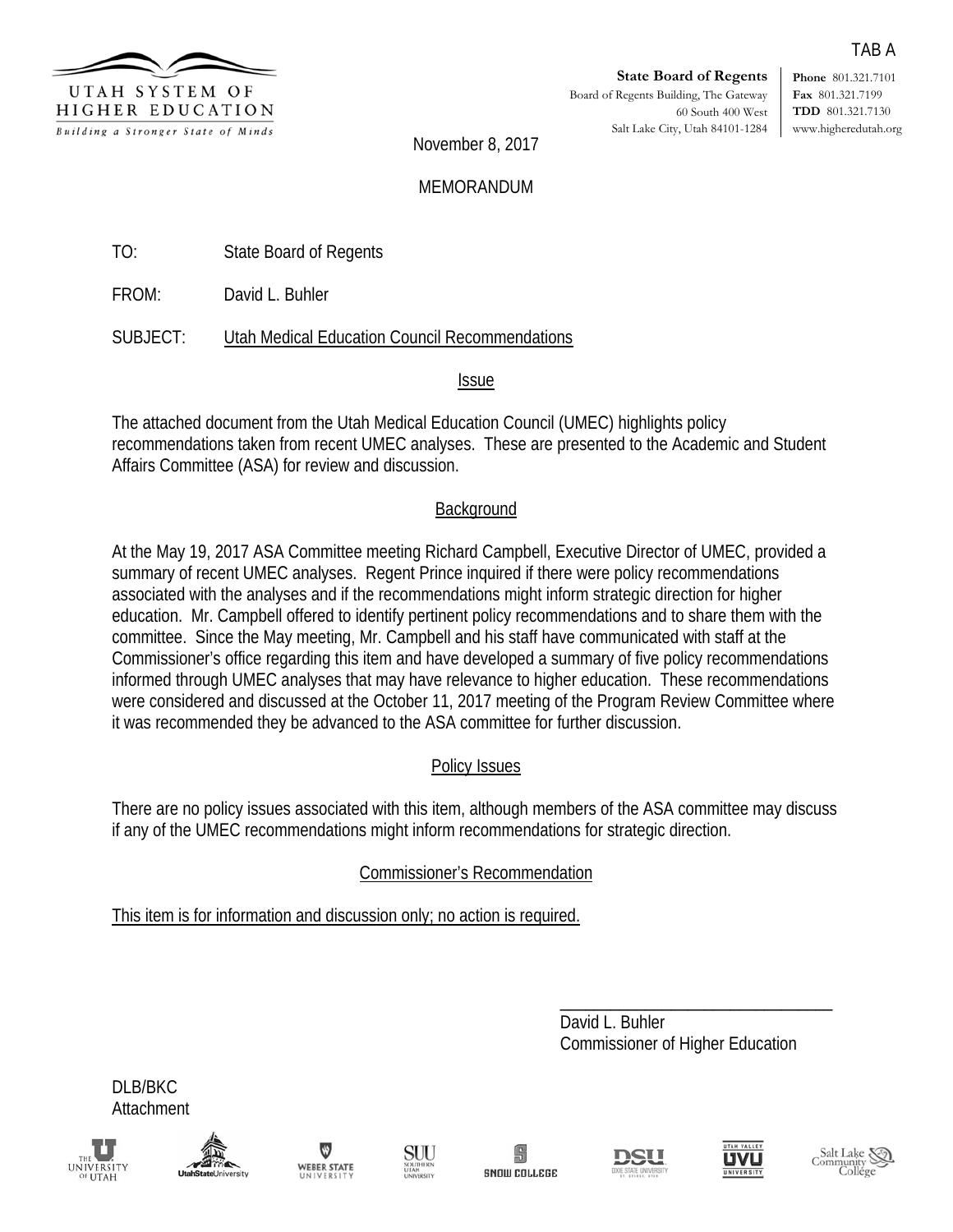### **Utah Medical Education Council Policy Recommendations**

#### **1. Promote a More Diverse Workforce.**

**a.** Utah's population is predominantly White/Caucasian. The medical workforce is even more so. The greatest disparity lies in the comparison between Utah's growing Hispanic population and the Hispanic medical workforce.

|                        |            | Medical Workforce |      |             |         |        |          |  |
|------------------------|------------|-------------------|------|-------------|---------|--------|----------|--|
|                        | Utah       |                   |      |             |         | Mental |          |  |
|                        | Population | Physician         | PA   | <b>APRN</b> | Dentist | Health | Pharmacy |  |
|                        |            |                   | 88.6 |             |         |        |          |  |
| White                  | 79.0%      | 91.8%             | %    | 90.7%       | 97.1%   | 92.5%  | 83.5%    |  |
| Black/African          |            |                   |      |             |         |        |          |  |
| American               | 1.0%       | 0.5%              | 0.4% | 2.9%        | 0.0%    | 0.4%   | 0.2%     |  |
| American Indian and    |            |                   |      |             |         |        |          |  |
| Alaska Native          | 1.0%       | 0.4%              | 0.5% | 0.1%        | 4.0%    | 0.7%   | 0.2%     |  |
| Asian                  | 2.4%       | 6.80%             | 1.8% | 4.2%        | 1.7%    | 1.3%   | 5.0%     |  |
| Native Hawaiian and    |            |                   |      |             |         |        |          |  |
| Other Pacific Islander | 0.9%       | 0.50%             | 0.2% | 1.9%        | 0.1%    | 2.5%   | 0.2%     |  |
| Hispanic Origin (of    |            |                   |      |             |         |        |          |  |
| any race)              | 13.7%      | 6.60%             | 3.3% | 2.9%        | 1.0%    | 4.8%   | 1.0%     |  |

**b.** With fewer minorities in medical professions, minority students in Utah are less likely to be aware of how to enter into a medical career. Exposure to opportunities and career planning must begin early to get those who are interested into the pipeline before they are pulled away by other opportunities.

#### **2. Increase the Number of Mental Health Providers.**

**a.** As the population increases, the demand for mental health treatment will only continue to rise. UMEC estimates expect an approximate 5.7% annual growth rate for the state's mental health workforce. However, in order to move towards a population to provider ratio in line with the nation (311 providers per 100,000 population) the workforce would need to grow by 8.2% per year. With Utah's high rates of suicide and drug addiction, mental health services are in high demand and must continue to grow in availability.

#### **3. Promote Rural Practice.**

**a.** Several medical workforce populations are not distributed evenly with the rural/urban population in the state. Where the distribution is similar, there are still imbalances within the profession for specific specialties, primary care access and providers willing to take insurance such as Medicaid.